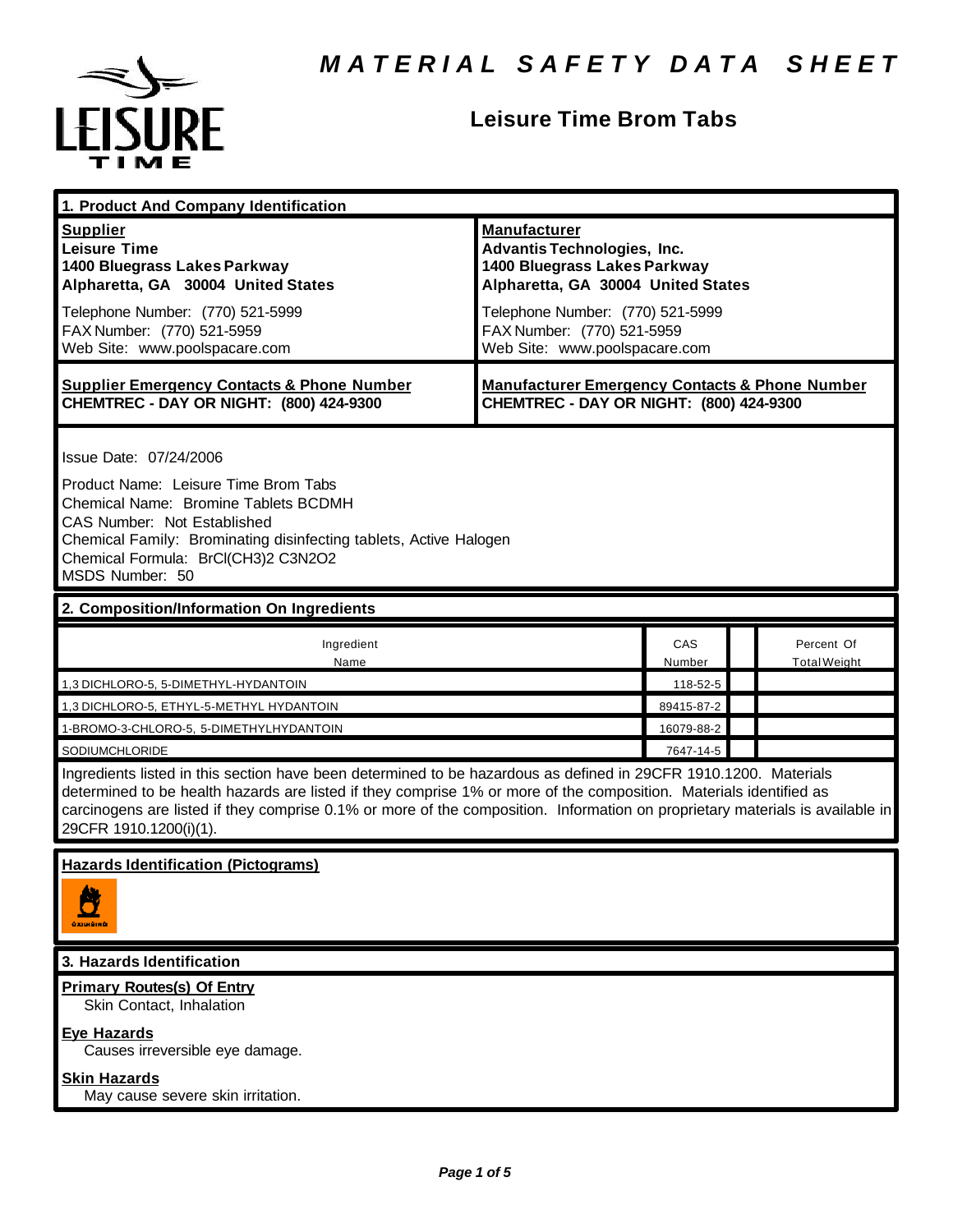# **Leisure Time Brom Tabs**

# **3. Hazards Identification - Continued**

#### **Ingestion Hazards**

Aspiration hazard if swallowed. Can enter lungs and cause damage.

#### **Inhalation Hazards**

Causes severe respiratory tract irritation.

#### **Signs And Symptoms**

Irritation of Skin, Eyes and Respiratory Passages

**Conditions Aggravated By Exposure** None Known

#### **First Aid (Pictograms)**



#### **4. First Aid Measures**

#### **Eye**

Flush eyes with large amounts of running water for at least 15 minutes. Hold eyelids apart to ensure rinsing of the entire surface of the eye and lids with water. Get medical attention. If physician not available, flush for additional 15 minutes and then transport victim to medical care.

#### **Skin**

Immediately wipe away excess material with a dry cloth while removing contaminated clothing and shoes. Under safety shower, wash affected areas thoroughly with large amounts of water, and soap if available, for at least 15 minutes. Get immediate medical attention. Discard or decontaminate clothing and shoes.

#### **Ingestion**

If swallowed, immediately give 3-4 glasses of water. DO NOT INDUCE VOMITING. If vomiting occurs, give fluids again. Get immediate medical attention. Have physician determine if patient's condition allows induction of vomiting or evacuation of stomach. Do not give anything by mouth to an unconscious or convulsing person.

#### **Inhalation**

Remove from area to fresh air. If not breathing, clear airway and start artificial respiration. If victim is having trouble breathing, give supplemental oxygen, if available. Get immediate medical attention.

### **Fire Fighting (Pictograms)**



# **5. Fire Fighting Measures**

Flash Point: n/a °F Flammability Class: Not Flammable

#### **Fire And Explosion Hazards**

Material is combustable in a fire and produces gases of hydrogen bromide, bromine gas-nirtogen oxides, and hydrogen chloride.

#### **Extinguishing Media**

Use CO2 (Carbon Dioxide), dry chemical, or water spray

#### **Fire Fighting Instructions**

Firefighters should wear self-contained breathing apparatus and full protective gear.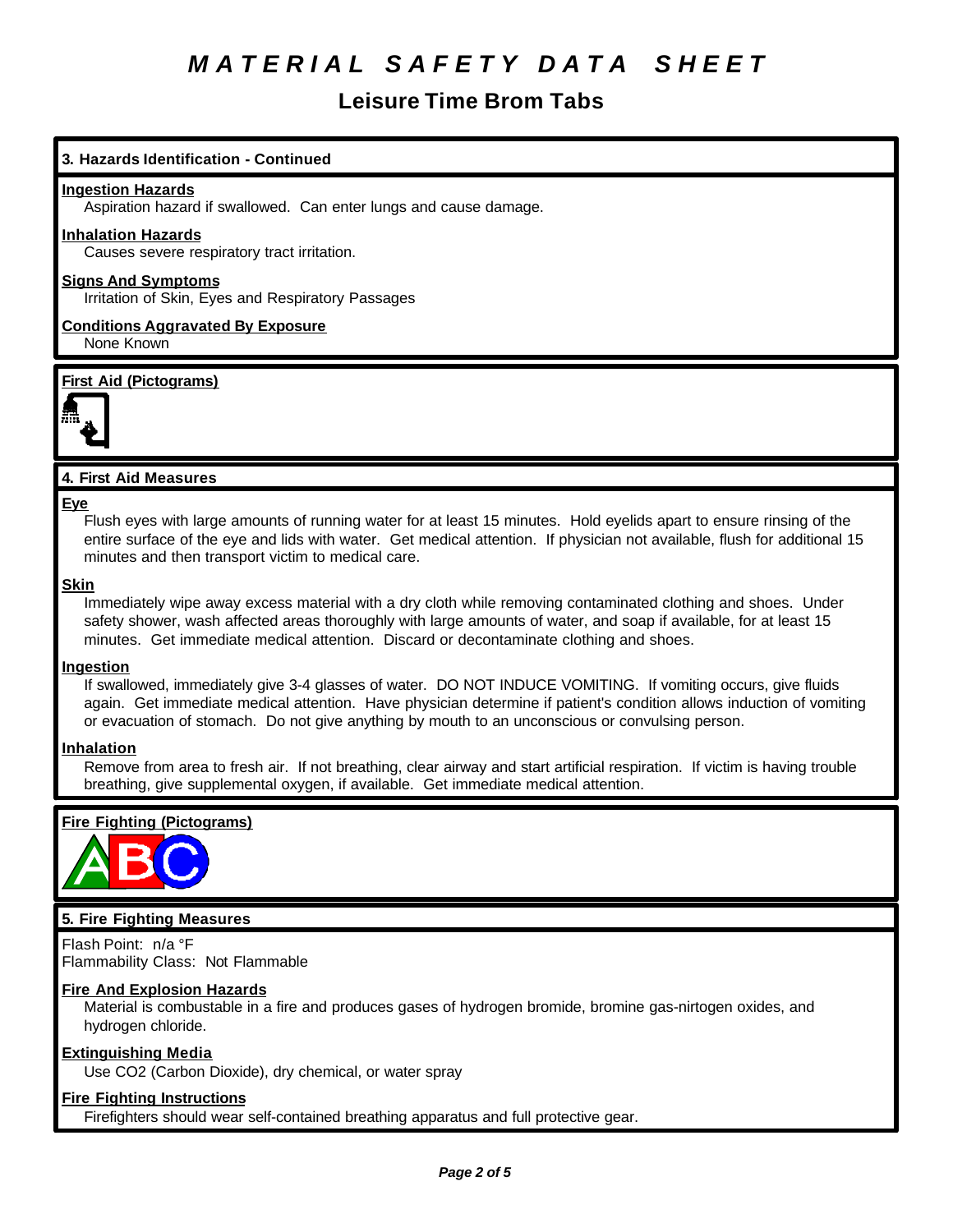# **Leisure Time Brom Tabs**

# **6. Accidental Release Measures**

Clean up spill immediately. Carefully sweep up material and place in a compatable container for reclamation. Use appropriate containers to avoid environmental contamination.

### **7. Handling And Storage**

### **Handling And Storage Precautions**

**Keep out of reach of children.** Store material in a cool and dry place away from oxidizers. Use only with adequate ventilation. Avoid breathing dust.

#### **Handling Precautions**

Avoid breathing dust or vapor. Avoid contact with skin and clothing. Avoid contact with eyes. Avoid creating dust. Long sleeves and pants required to prevent prolonged or repeated skin contact.

#### **Storage Precautions**

Do not reuse container. Store in a cool dry place. Store away from Oxidizing agents.

#### **Work/Hygienic Practices**

Use safe chemical handling procedures suitable for the hazards presended by this material.

# **Protective Clothing (Pictograms)**



# **8. Exposure Controls/Personal Protection**

#### **Engineering Controls**

Use with adequate general and local exhaust ventilation.

#### **Eye/Face Protection**

Safety glasses with side shields or goggles.

#### **Skin Protection**

Chemical-resistant gloves.

### **Respiratory Protection**

General room ventilation is normally adequate. The level of respiratory protection needed should be based on the required protection factor after evaluating chemical exposures using appropriate industrial hygiene monitoring and/or OSHA guidance.

#### **9. Physical And Chemical Properties**

#### **Appearance**

White tablet

**Odor**

Halogen

Chemical Type: Mixture Physical State: Solid Melting Point: DECOMPOSES °F Boiling Point: n/a °F Specific Gravity: 1.8-2.0 Molecular Weight: NOT DETERMINED Percent Volitales: NOT DETERMINED Vapor Pressure: NOT APPLICABLE Vapor Density: NOT VOLATILE Solubility: 0.2% @ 25C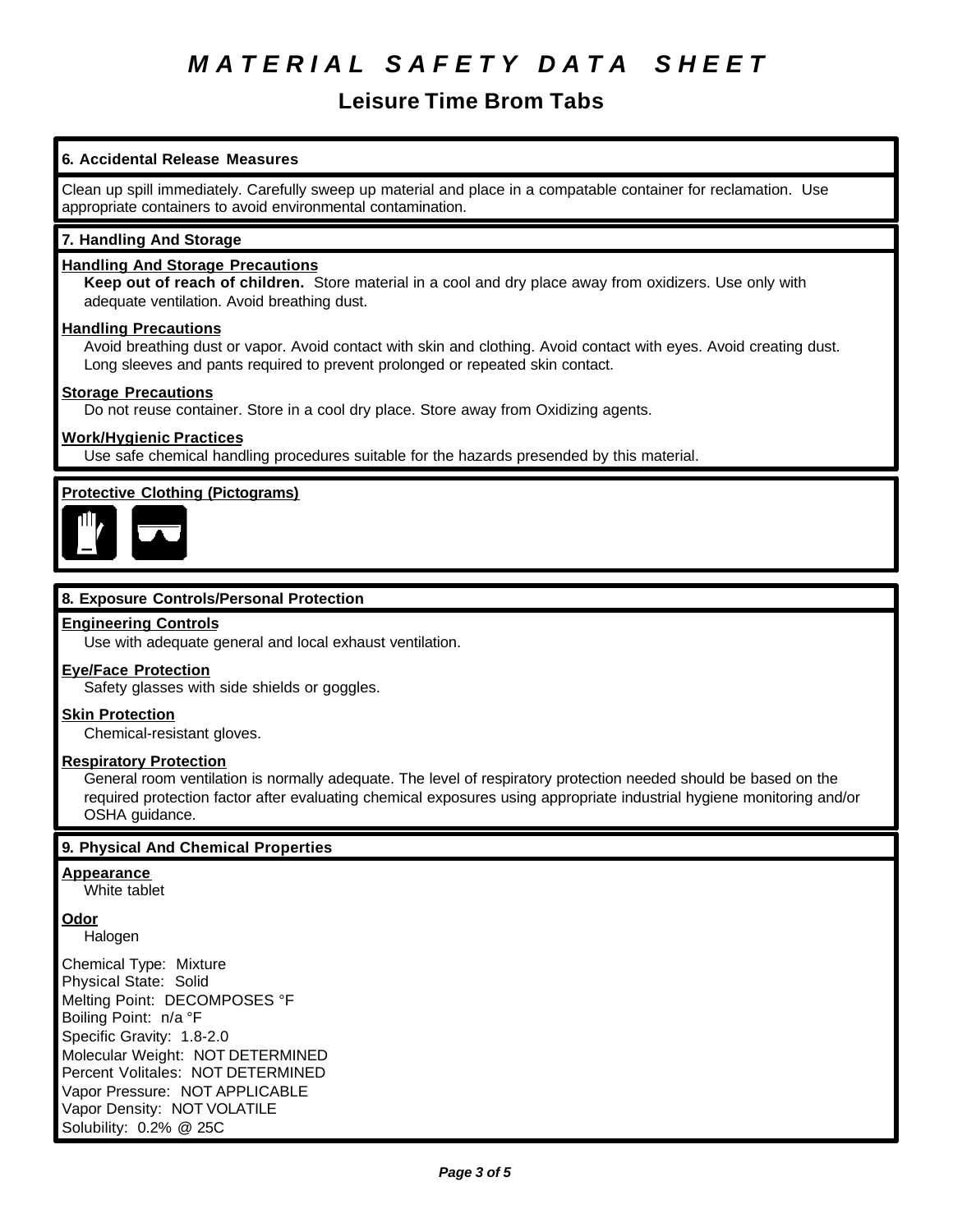# **Leisure Time Brom Tabs**

# **9. Physical And Chemical Properties - Continued**

#### **Odor - Continued**

Evaporation Rate: n/a

#### **10. Stability And Reactivity**

#### Stability: STABLE

Hazardous Polymerization: WILL NOT OCCUR

#### **Incompatible Materials**

Acids/Bases and Oxidizers/Reducing agents Organic chemicals

#### **Hazardous Decomposition Products**

Bromine gas, Hydrogen Bromide, Hydrogen Chloride

# **11. Toxicological Information**

#### **Eye Effects**

eye irritation (rabbit) : Severe irritant and corrosive

#### **Skin Effects**

skin irritation (rabbit - Draize test) : Corrosive to both abraded and unabraded skin skin corrosivity (rabbit - US DOT test) : Not corrosive

#### **Acute Oral Effects**

oral LD50 (rat) : 468-477 mg/kg

#### **Chronic/Carcinogenicity**

Direct skin and/or eye contact can result in severe skin and eye irritation that may produce irreversable damage. Inhalation can cause severe irritation of nose, throat, and lungs

# **12. Ecological Information**

#### **Acute Toxicity - Fish And Invertebrates**

LC50 (rainbow trout - 96 hours) : 0.5 mg/L LC50 (bluegill sunfish - 96 hours) : 1.2 mg/L LC50 (Daphnia magna - 48 hours) : 0.4 mg/L LC50 (mysid shrimp - 96 hours) : 0.93 mg/L LC50 (sheepshead minnow - 96 hours) : 1.4 mg/L (as Br2) LC50 (eastern oysters - 96 hours) : 0.84 mg/L (as Br2)

# **13. Disposal Considerations**

Refer to applicable local, state and federal regulations as well as industry standards.

#### **14. Transport Information**

### **Proper Shipping Name**

OXIDIZING SOLID, N.O.S. (BROMO CHLORO-5, 5-DIMETHYLHYDANTOIN)

**Hazard Class**

5.1, PGII (<= 1kg Consumer Commodity ORM-D)

#### **DOT Identification Number**

UN1479